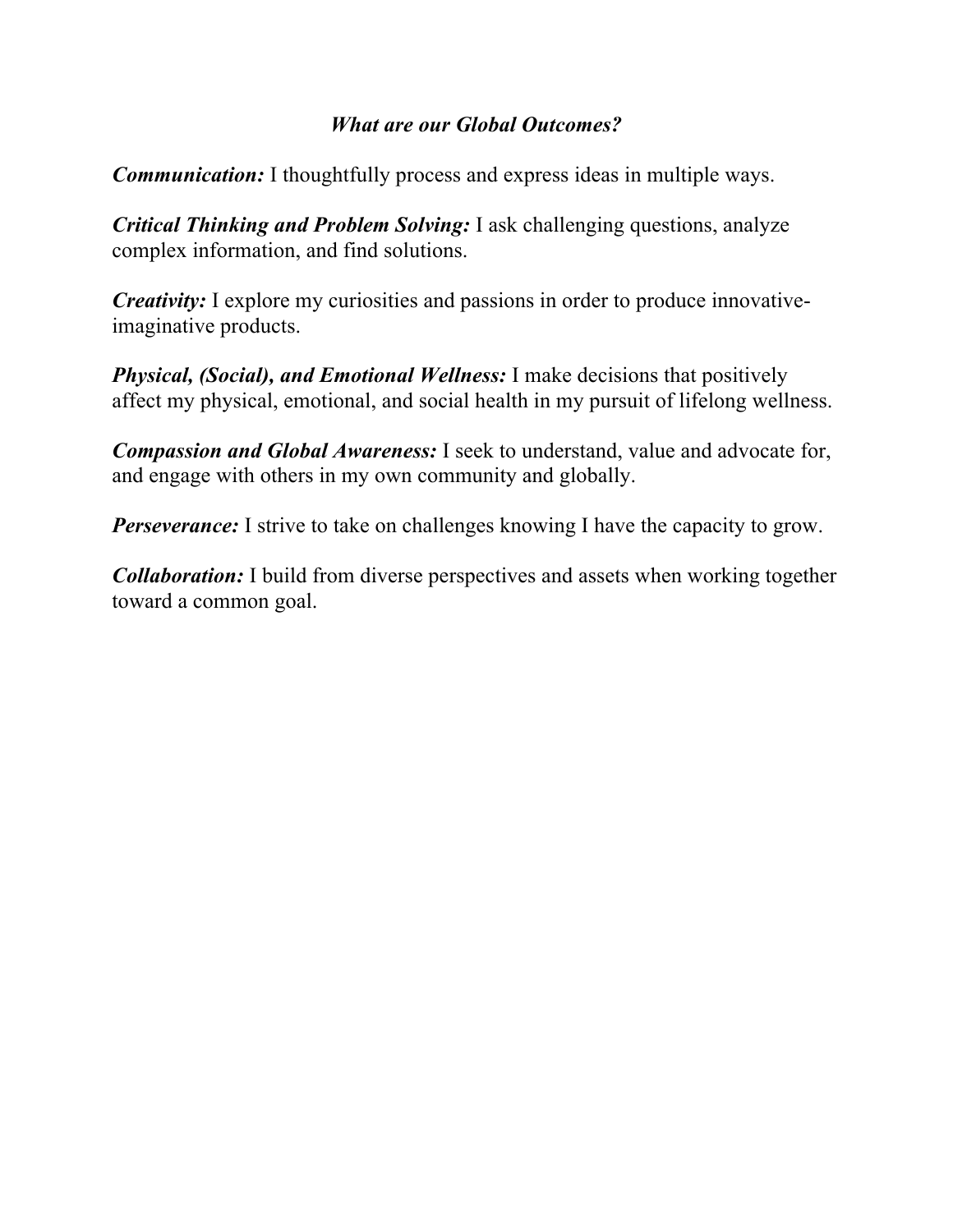### Red=7th grade Science Purple=7th & 8th grade STEAM Blue=both 7th Science & STEAM

These are just a few examples of things we do in 7th grade Science & 7th/8th STEAM that are relevant to Global Outcomes. Obviously, the list could go on much longer because it would be impossible to teach without just naturally doing these things in the first place.

Our global outcomes are listed on the last page just in case somebody doesn't know or remember them.

# EPMS Science Festival

- Have been doing this for 12 years.
- Student choice in project and presentation.
- In addition to the creation of the project, students are then evaluated by outside experts (Mike Connolly, Ernie Petrocine, Dr. Robert Johnson, and others) and have to communicate their project to those experts. Judging comes from those outside personnel, not the teacher.
- Students can follow Scientific Method format or a Design Thinking approach.

Entrepreneurship: Students working with Ed Grueff starting new business (Jeff Arnold is key contributor on this project):

- Ed has recently bought a new building; is going to start another new business.
- Ed is working directly with 6 students, meeting with them once a week 8th period.
- Students were selected based on needs by Ed (ex: artist for logos and other projects; 2 students selected for website creation; others chosen for their proven creativity, perseverance, critical thinking skills, communication abilities, previous work and collaboration skills).
- Ed is not only serving as a mentor, but also has a true need for some of these students' specialized skills; could be great opportunity for true employment for these students.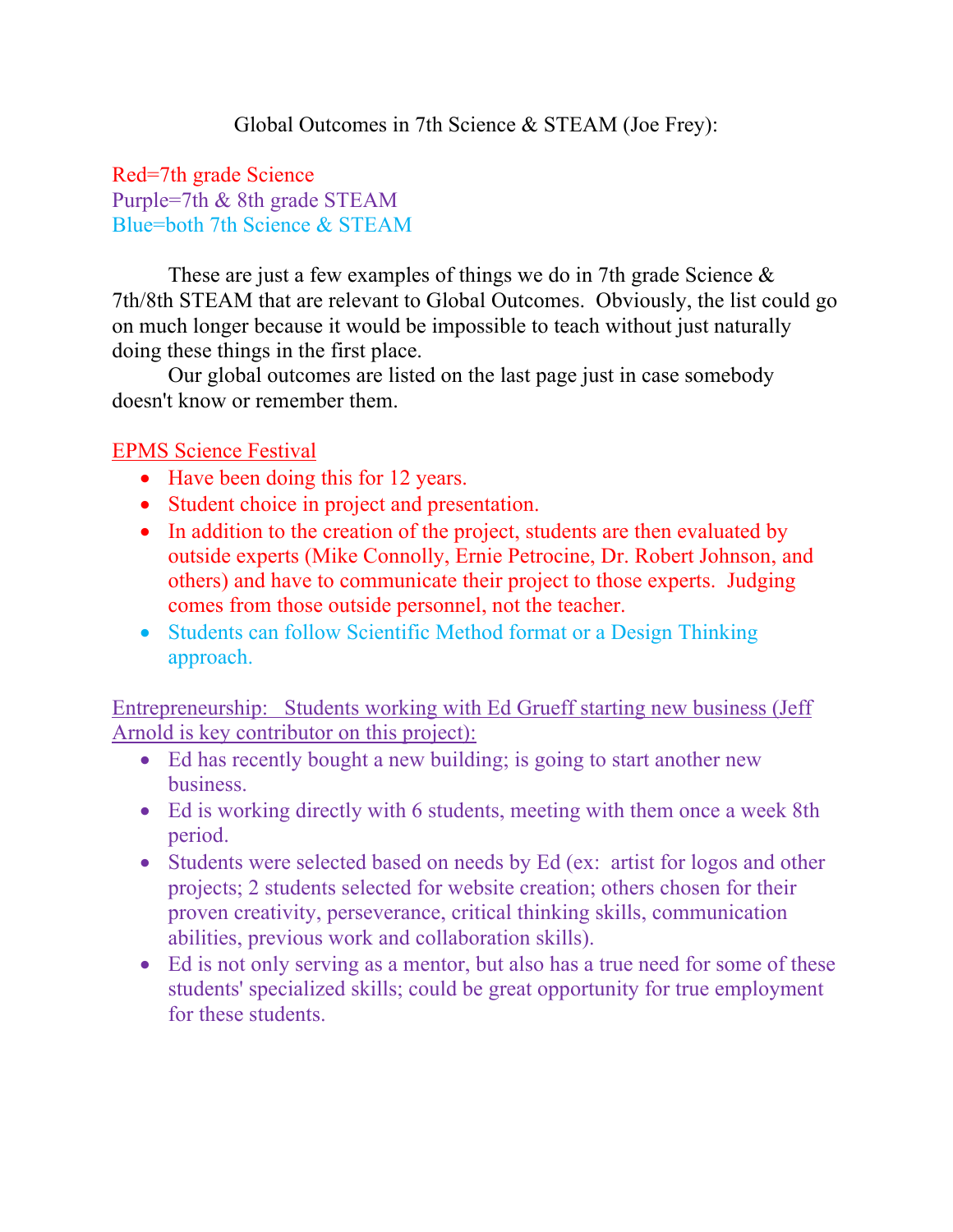### Students Work with Actual Clients:

Examples include:

- Creating websites for various people, including some small businesses, Ms. Wharton's Bobcat Cafe, the Estes Park Education Foundation, etc.
- Work/Present with "Rails in the Rockies", demonstrating the use of 3-D printing in model creation, replication, and design.
- Students have created things for clients using CAD and the 3-D printers (ex: name plates for a medical clinic, replicating a model, etc.).
- Creating personalized Christmas cards for the Bank of Estes Park.

Science YouTube Channel with Tech Tutorials Geared Towards Adults:

- The STEAM class is developing video tutorials to help adults with common tech questions and problems.
- Other Science classes will be able to add to this channel as they see fit.

# Design Challenges:

Students are given various design challenges throughout the year. Examples include:

- CAD Design Challenges in STEAM (such as "Building a Better iPad Stand) last year when we had terrible iPad stands on the student devices. This project led to two students going in together to buy their own 3-D printer and start their own business after their iPad stands sold really well at the Mountain Festival.
- Student-choice in presentation formats of information. Instead of being told HOW to present something, students are given the basic requirements of WHAT information needs to be covered; HOW they choose to get there is up to them (video, keynote, etc.). Students are encouraged to go beyond the basic requirements, and also encouraged throughout the year to try different formats (such as don't just do a Keynote all the time because that is the thing you are most comfortable with.
- Mr. Arnold is a frequent contributor to STEAM on various things; design challenges are one of those areas he has helped with. For instance, last quarter, he presented a design task for students concerning school safety. They then worked in teams on
	- a) how to solve the problem
	- b) creating a video pitch which they had to present to him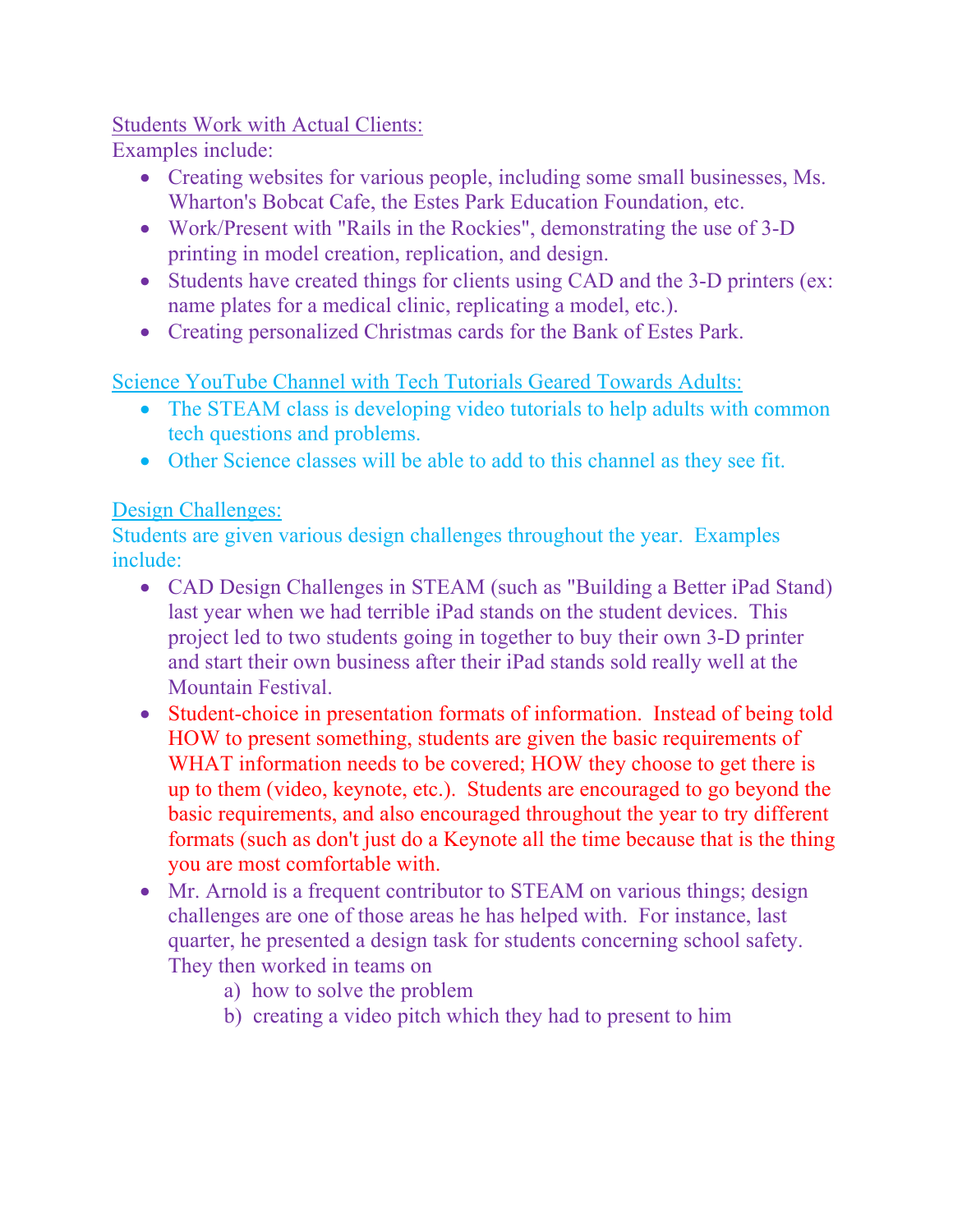Use of Student Leaders to Assist in Teaching STEAM:

- Due to the highly differentiated nature of the STEAM classes (and the fact that there are some students that are better at this "stuff" than I am), I have relied on a couple of student leaders to assist in the actual teaching of our STEAM classes.
- Examples include:
- Luke Stensland (8th grader) comes in every quarter to work with students who are ready for higher level CAD.
- Michael Collins (8th graders) for coding (html).
- Plans are already in place for HS student Carolyn Cromer to be student aide next year to assist in direct teaching.

Mountain Festival Involvement:

- Students who place in the Science Festival can show their project at the Mountain Festival.
- STEAM students present projects that have been done through STEAM classes.
- Last year, I opened this to all students--didn't think it worked well (some of those students were simply there to "get out of class", didn't do a good job of serving the purpose they were there for.
- Have done this since the beginning.
- Other students will benefit by being able to follow the progress of these students as they go through the process.
- Also possibilities through Mr. Arnold's Economics class.

Article Submissions to Local Media:

- At various times throughout the year, students are selected to write articles/press releases to be submitted to the local newspaper (ex: Science Festival, Christmas card sales, special events).
- I give them a simple bulleted list of required information; they write the article then based on that.

Ernie's Teslas!:

• At times, Ernie Petrocine has come into our STEAM classes (he's coming again this quarter) to talk about the electric car and its potential impact on our local and global environment. He also brings his cars and lets the students crawl all over them--I THINK HE'S NUTS! If I ever buy a \$100,000 car, nobody is touching it!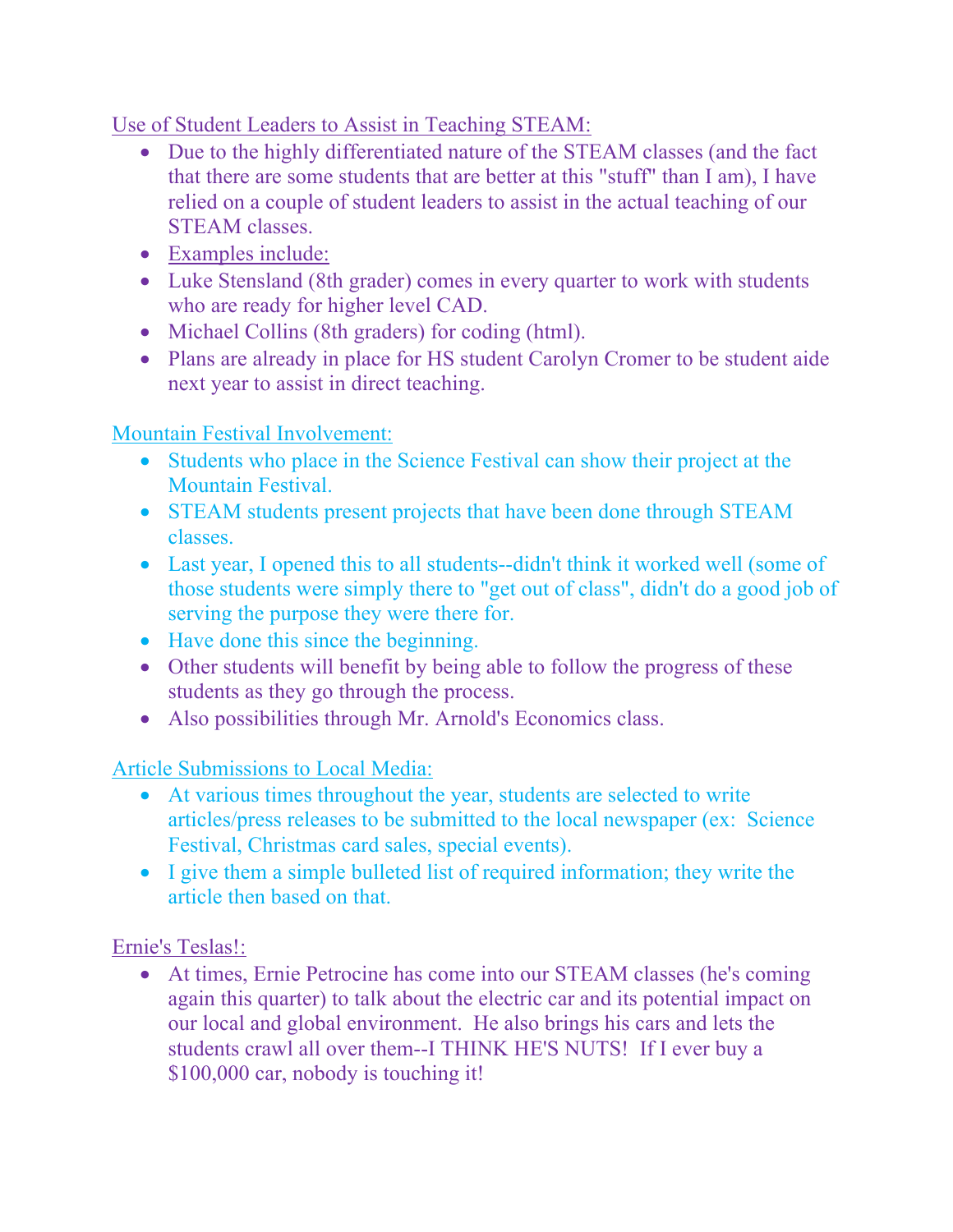Continued Focus on Student-Led Tasks:

A common flaw of teachers is that they think they have to being doing everything or leading everything in order to be doing their job. I make an increased conscious effort to try not to do this. A couple of examples include:

- Contacting Silent Auction winners. The money goes to the students; delegate that to a couple of students who are ahead on things.
- Paired programming with coding. Put students together and force them to work through coding problems (such as debugging) and use curriculum helps/hints instead of defaulting to the old "raise your hand and ask the teacher as soon as you can't figure something out in 5 seconds". That perseverance must be trained into them. And it helps that the teacher doesn't know what he is doing half of the time, so he isn't much help anyways.

# Human Body Unit:

- We have a pretty substantial unit on the Human Body which probably goes deeper than a typical middle school curriculum.
- Besides the anatomy & physiology part of it which is in the CO standards, we also apply a wellness component into it. Will alter how I do it this year.
- We continue to do dissections, which a lot of middle schools have gone away from simply due to the expense.
- Having a strong Anatomy & Physiology background, I have a lot of quick "mini-labs" that I do with our 7th graders (ex: heart rate, blood pressure, reaction time, etc.). Can set up as stations, or take one at a time with a whole class.

## Competition Tasks:

- We do a lot of tasks where there are "winners". Examples include:
- Science Festival
- In STEAM, virtually every project we do has a winner, as if students are competing for a job and there is only one person going to get hired.
- I frequently have the winner that is selected by me (the teacher), and then the "People's Choice" winner which is selected by the students.

Making Pitches:

- Students not only have to create products, they then have to make their pitch to an audience (the class, sometimes outside sources).
- Besides the creation of the product, this includes components such as branding, making a logo, etc.